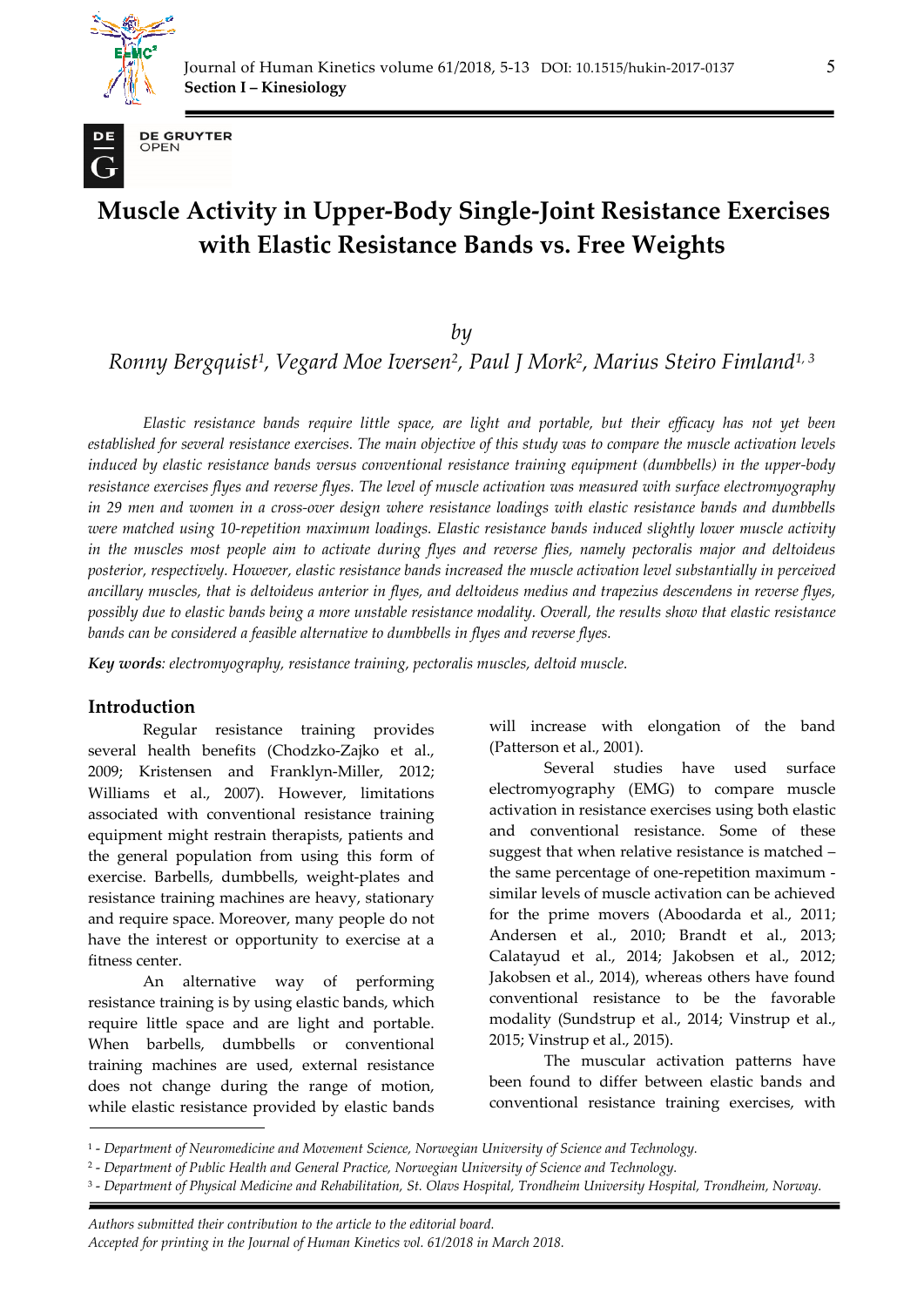higher muscle activity for conventional and elastic resistance in different phases of the contraction. Generally, muscle activity induced by conventional equipment is higher than from elastic resistance early in the concentric phase of the contraction, while towards the end – when the band is elongated - muscle activity levels are more similar. However, this is affected by the "sticking point" of the exercise in question. The sticking point is commonly known as the point in the range-of-motion (ROM) where one experiences a disproportionally large increase in the difficulty to complete the movement (van den Tillaar and Ettema, 2009), and is the performance bottleneck in a resistance exercise (Kompf and Arandjelovic, 2016). In movements where the sticking point occurs in the early phase of the concentric ROM with conventional resistance one might assume that the sticking point occurs later in the movement phase with elastic bands, due to the gradually increasing external resistance, but to our knowledge this has not been experimentally verified.

This study compares the single-joint flyes and reverse flyes exercises using dumbbells versus elastic bands. The fly primarily targets muscles in the chest, while reverse flyes primarily targets the posterior shoulder muscles. Furthermore, the fly is an exercise where the sticking point is early in the concentric phase with dumbbells, due to the high leverage created by the arms in this position. For reverse flyes the sticking point will occur towards the end of the concentric ROM for both dumbbells and the elastic band, as the leverage will be highest here. Thus, we hypothesized that overall EMG levels would be comparable between the modalities, yet higher EMG levels would be induced by elastic bands than dumbbells in the late concentric and early eccentric phase in flyes, but not in reverse flyes where we expected similar activation for dumbbells and elastic bands throughout the movement.

### **Methods**

#### *Participants*

 Twenty-nine healthy subjects including 17 men (age  $26 \pm 3$  years, body height  $180 \pm 7$  cm, body mass  $75.6 \pm 11.2$  kg) and 12 women (age  $25 \pm$ 2 years, body height  $168 \pm 7$  cm, body mass  $60.2 \pm$ 7.4 kg) were enrolled in the study. Ten of the participants reported to have previous experience with structured strength training. The study conformed to the Declaration of Helsinki and the study protocol was approved by the Regional Committee for Medical and Health Research Ethics in central Norway (project no: 2014/1157). All subjects signed informed consent before participating in the study.

#### *Measures 10-RM*

All participants attended two familiarization and strength assessment sessions. In these sessions, they performed a 10-RM test protocol, where we identified the load the participants were able to perform 10 repetitions with but not more, in order to match the load from the elastic bands with that of the dumbbells for subsequent muscle activation comparisons. *EMG* 

 EMG signals were sampled using selfadhesive, gel-coated electrodes with a centre-tocentre distance of 25 mm (Blue Sensor, M-00-S, Ambu A/S, Ballerup, Denmark). Before electrode placement, the skin was abraded and washed with alcohol. Electrodes were placed on the participant's dominant side, and placement followed Surface ElectroMyoGraphy for the Non-Invasive Assessment of Muscles (SENIAM) recommendations (http://www.seniam.org). For the pectoralis major, the electrodes were placed ~4 cm medial to the axillary fold (Schick et al., 2010), and for the latissimus dorsi, the electrodes were placed ~1 cm lateral to the inferior border of the scapula (Lehman et al., 2004). The EMG signal was recorded through shielded wires to the EMG system (MuscleLab 4020e, Ergotest Technology AS, Langesund, Norway). A pre-amplifier near the recording site was used to minimize external noise, with a common mode rejection ratio of 100 dB. The signal was filtered using a fourth-order Butterworth band-pass filter with a bandwidth of 8-600 Hz. A hardware circuit network was used to convert the filtered EMG signals, with a frequency response of 0-600 kHz, averaging constant of 100 ms, and total error of ±0.5%. The root-meansquare (RMS) signal was then sampled at 100 Hz with a 16-bit A/D converter (AD637).

EMG was recorded during the exercises and maximal voluntary isometric contractions for the following muscles: biceps brachii, deltoideus anterior, deltoideus medius, deltoideus posterior,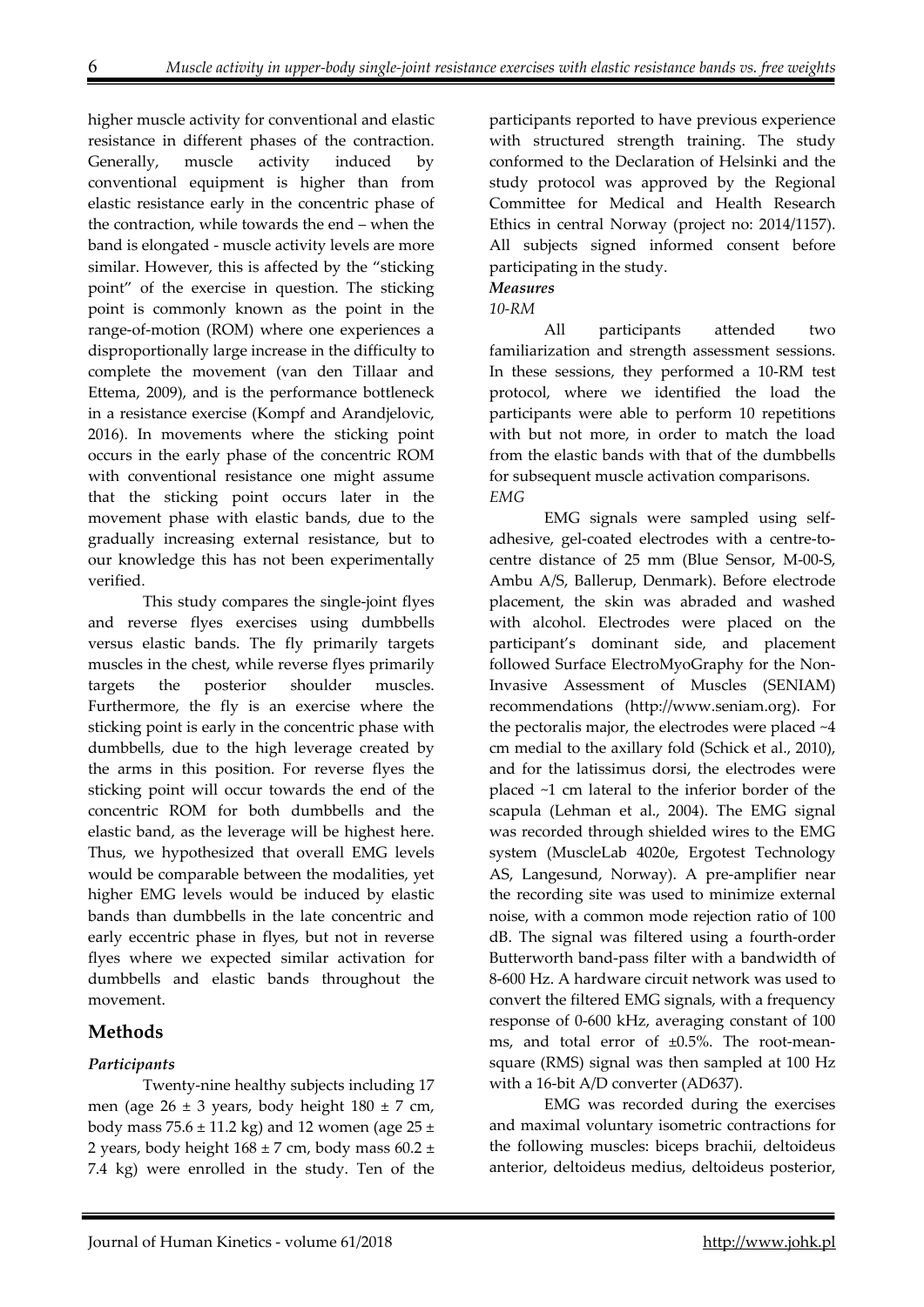trapezius descendens, latissimus dorsi, and pectoralis major. The procedure for maximal voluntary contraction testing was standardized, and two tests were performed for each muscle. Participants were instructed to gradually increase force to a maximal level within 2-3 s and exert maximal force until told to stop. Each test lasted 5 s. Standardized strong verbal encouragement was given to all participants. A second maximal voluntary contraction was performed 1 min after ending the first one, and the test with the highest recorded EMG signal for each muscle was used for normalization of the EMG signals during the exercises.

To measure EMG in the different phases of contraction, a linear encoder was used and synchronized with the EMG signals (sampling frequency of 100 Hz, resolution of 0.075 mm; ET-Enc-02, Ergotest Technology AS, Langesund, Norway). The linear encoder was placed on the floor during flyes and reverse flyes when performed with free-weight resistance. During flyes and reverse flyes performed with elastic resistance, the linear encoder was attached to the wall close to the attachment point of the elastic band.

Commercial software was used for analyzing the RMS EMG and position signals (MuscleLab v8.13, Ergotest Technology AS, Langesund, Norway). The start and the end of each contraction was identified from the position data. The range of motion of 10-90% in the concentric and eccentric phases was used in EMG analysis. This time window was then split in two equal phases constituting the first and the second half of the concentric (denoted as CON1 and CON2) and eccentric (denoted as ECC1 and ECC2) phase of a contraction. Mean RMS EMG values in these time windows were calculated and averaged from two contractions in each series of three. For the concentric phase, the last two contractions were used, while for the eccentric phase the first two contractions were considered. The reason for such proceeding was that the start/stop point was difficult to identify in the concentric and eccentric phase of the first and last repetition, respectively. The mean RMS EMG obtained during CON1, ECC1, CON2, and ECC2 was then normalized to the maximal EMG signal obtained during the maximal voluntary contraction tests for all muscles, yielding

#### %EMGmax.

#### *Rating of perceived exertion*

Before testing, the participants were explained how to use the Borg CR10 scale (Saeterbakken and Fimland, 2013). Immediately after performing 10-RM, the participants were asked to rate their perceived exertion. It had previously been demonstrated that a moderate to strong relation existed between ratings on the Borg CR10, actual loading, and muscle activity levels from elastic bands and dumbbells (Andersen et al., 2010).

#### *Procedures*

 All participants attended four sessions in total. The 10-RM protocol was performed in session one and two, using elastic bands on one day and dumbbells the other day. The participants were instructed to abstain from strength exercise for at least three consecutive days before the 10-RM tests. Prior to the 10-RM test, a demonstration of correct execution was given, and the participants practiced the technique until it could be performed properly. Subsequently, the load was gradually increased. Before making larger increments, at least two sets at relatively low resistance had to be performed. To avoid muscle fatigue, participants were encouraged to stop if the load felt easy enough to perform more than 10 repetitions. With elastic resistance, the load was manipulated by changing and/or increasing the number of bands and/or by changing the distance between the participant and the anchor point. The combination of bands and distance was recorded for all participants so that the load could be replicated for the EMG and motion sampling. As the manufacturer recommended, the elastic bands were prestretched and never stretched to >300% of resting length.

In sessions three and four, the participants performed maximum voluntary contractions, before proceeding with EMG measurements during exercise. As a warm-up, they performed a set of 10 repetitions at 50% of the 10-RM load. A linear encoder was attached to the participants' dominant hand, and the metronome was set to 60 beats per minute. Participants then performed three repetitions with the 10-RM load, using 2 s each on the concentric and eccentric phase. Flyes were tested before reverse flyes, and exercises with dumbbells were performed before the ones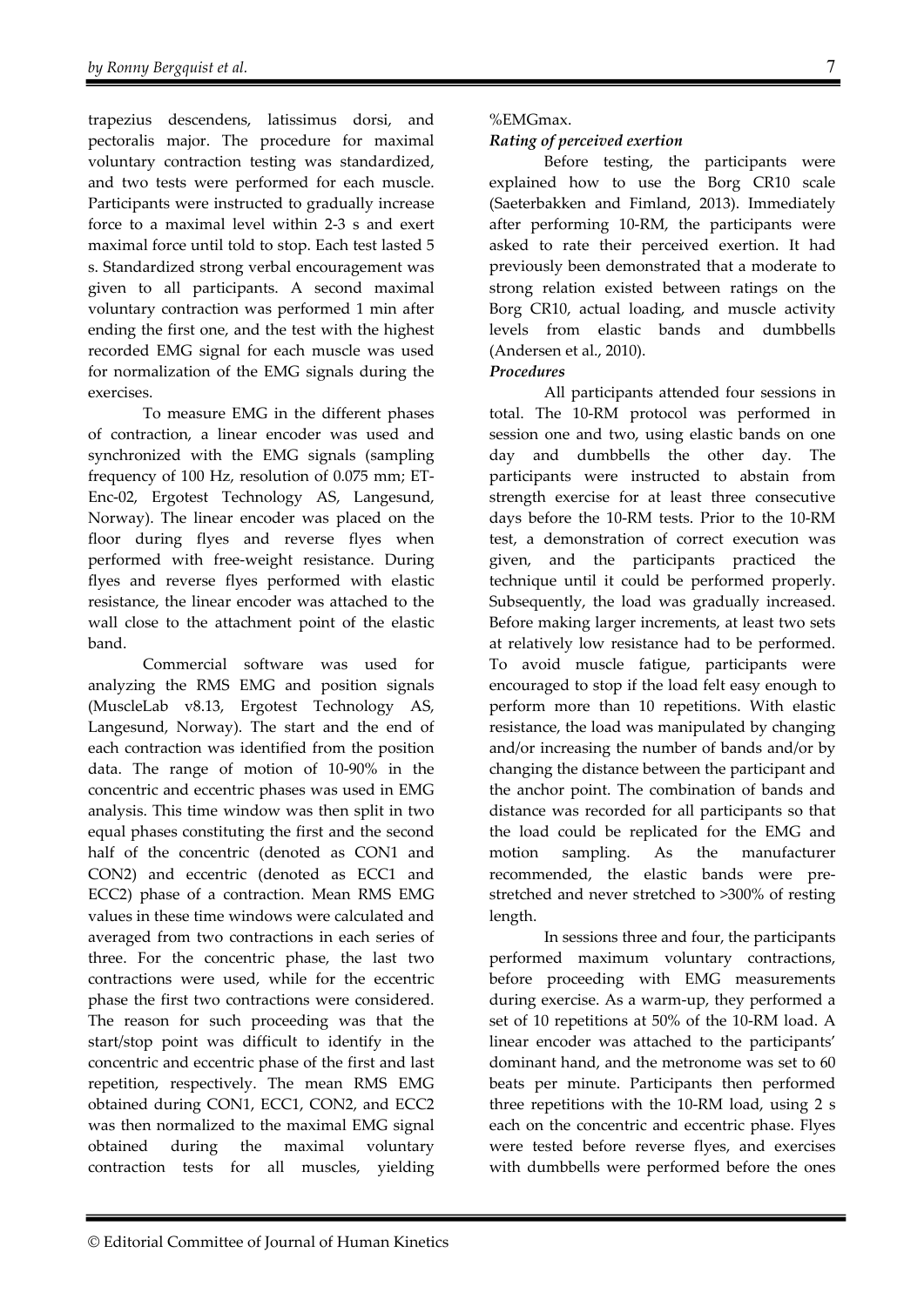with elastic bands. When performing flyes and reverse flyes with dumbbells, the participant lay on a bench (Impulse Sterling FID bench, Impulse Fitness, Newbridge, Midlothian, Scotland). The dumbbells used were rubber coated iron dumbbells ranging from 1 to 25 kg, with intervals of 1 kg from 1 to 10 kg, and of 2.5 kg from 10 to 25 kg. TheraBand® elastic bands and TheraBand® exercise handles were used as elastic resistance (Hygenic Corporation, Akron, OH, USA). Levels of resistance used were indicated by different colours i.e. yellow, red, green, blue, black, silver and gold, which at 200% elongation corresponded to 2, 2.5, 3, 3.9, 4.6, 6.9 and 9.5 kg, respectively. A metronome application on a smartphone was used to standardize the lifting time.

In flyes, the participant lay on the bench in a supine position, holding one dumbbell in each hand with arms erect in a straight vertical line towards the ceiling. The participants were instructed to keep their elbows slightly bent throughout the movement. When starting, the dumbbells were lowered in an arc to the sides and the movement stopped when the upper arms were parallel to the floor. The dumbbells were then returned to the starting position.

Elastic bands were attached to a wall-bar at shoulder height. Handles were connected to each end of the band, and the participant started the exercise facing away from the wall-bar, in a position where the arms were kept extended in a forward horizontal line, while leaning the upper body slightly forward for balance. The nondominant foot was placed in front of the other for support. With slightly bent elbows, the arms were then moved out in an arc to the sides until the upper arms formed a straight line through the torso. The movement was completed by pressing the handles toward each other.

For reverse flyes, the participant lay on the bench in a prone position, with one dumbbell in each hand, keeping the arms erect in a straight vertical line towards the floor. The participants were instructed to keep their elbows slightly bent throughout the movement. The movement started by lifting the dumbbells in an arc out to the sides, returning them when the upper arms were elevated to a position parallel to the floor.

Elastic bands were attached to a wall-bar at shoulder height. Handles were connected to each end of the band, and the participant started the exercise while facing the wall-bar with arms in a forward horizontal line, parallel to the floor. The handles were then pulled in an arc out to the sides until the upper arms formed a straight line through the torso. The handles were then returned to the starting position. Elbows were slightly bent throughout the movement.

#### *Statistical analyses*

 Statistical analyses were performed using SPSS for Windows (v. 21.0). A two-way (2x4) repeated measures analysis of variance (ANOVA) was used to assess the effect of the exercise modality (elastic band vs. dumbbells) and interaction with the contraction phase (CON1, CON2, ECC1, and ECC2) on muscle activity. Significant interaction effects were investigated within the concentric and eccentric phases, i.e., between CON1 and CON2, and ECC1 and ECC2, respectively. When significant main effects or interactions were detected  $(p < 0.05)$ , post-hoc tests were performed within each contraction phase to assess differences in muscle activity between dumbbells and elastic bands. For post hoc tests, *p*values lower than 0.01 were considered significant, and *p*-values up to 0.05 were considered trends toward significance to account for multiple testing. The dependent variable was %EMGmax. For the rating of perceived loading on the Borg CR10 scale, a paired samples t-test was used and a *p*-value of 0.05 was considered significant. The data was checked for normality with a Shapiro-Wilk test. A log transformation was performed on all EMG variables.

### **Results**

For flyes, there were significant main effects of the exercise modality on muscle activity levels for all muscles  $(p \le 0.026$  for all comparisons) and also significant interactions between muscle activity and the exercise modality in both the concentric and eccentric phases ( $p \leq$ 0.001 for all comparisons). For the pectoralis major, muscle activity was highest when using dumbbells, whereas for the deltoideus anterior, biceps brachii and latissimus dorsi, elastic bands induced the highest levels of muscle activity. Figure 3 shows results of post hoc comparisons for muscle activity in the different contraction phases of flyes with elastic bands versus dumbbells.

For reverse flyes, there were significant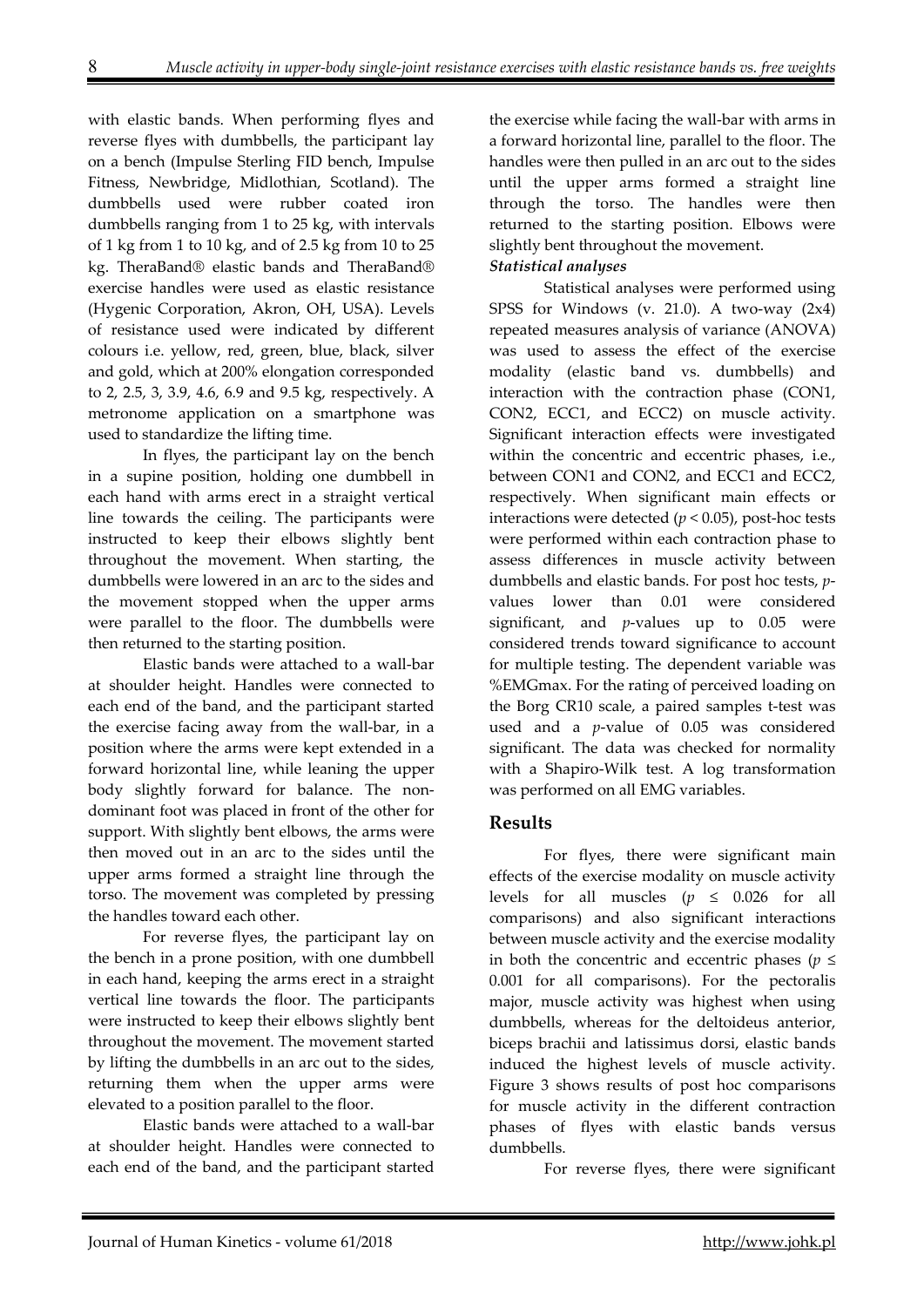main effects of the exercise modality on muscle activity levels for all muscles ( $p \leq 0.001$  for all comparisons). Significant interactions were found for the deltoideus medius and trapezius descendens in both the concentric and eccentric phase ( $p \leq 0.011$  for both comparisons). Higher muscle activity was observed when using elastic resistance compared to free-weight resistance for the trapezius and deltoideus medius. In contrast, the deltoideus posterior and latissimus dorsi displayed higher muscle activity when using free-

weight resistance. Figure 4 shows results of post hoc comparisons for muscle activity in the different contraction phases of reverse flyes with elastic bands versus dumbbells.

 Table 1 shows the perceived exertion rated on the Borg CR10 scale after performing the 10-RM tests with elastic bands and dumbbells. Elastic bands were rated heavier compared to dumbbells for both flyes and reverse flyes; yet statistical significance was only reached for reverse flyes.

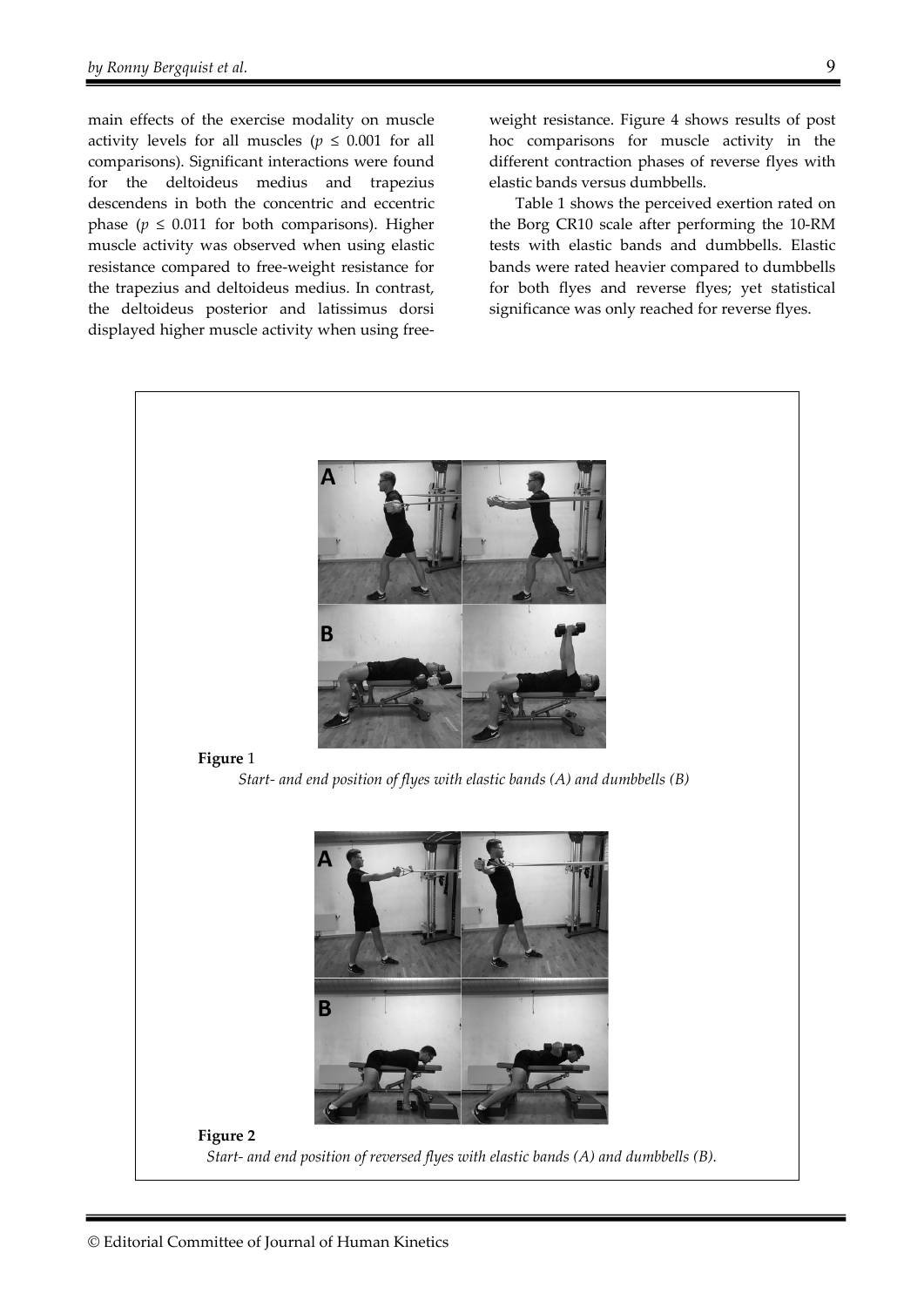

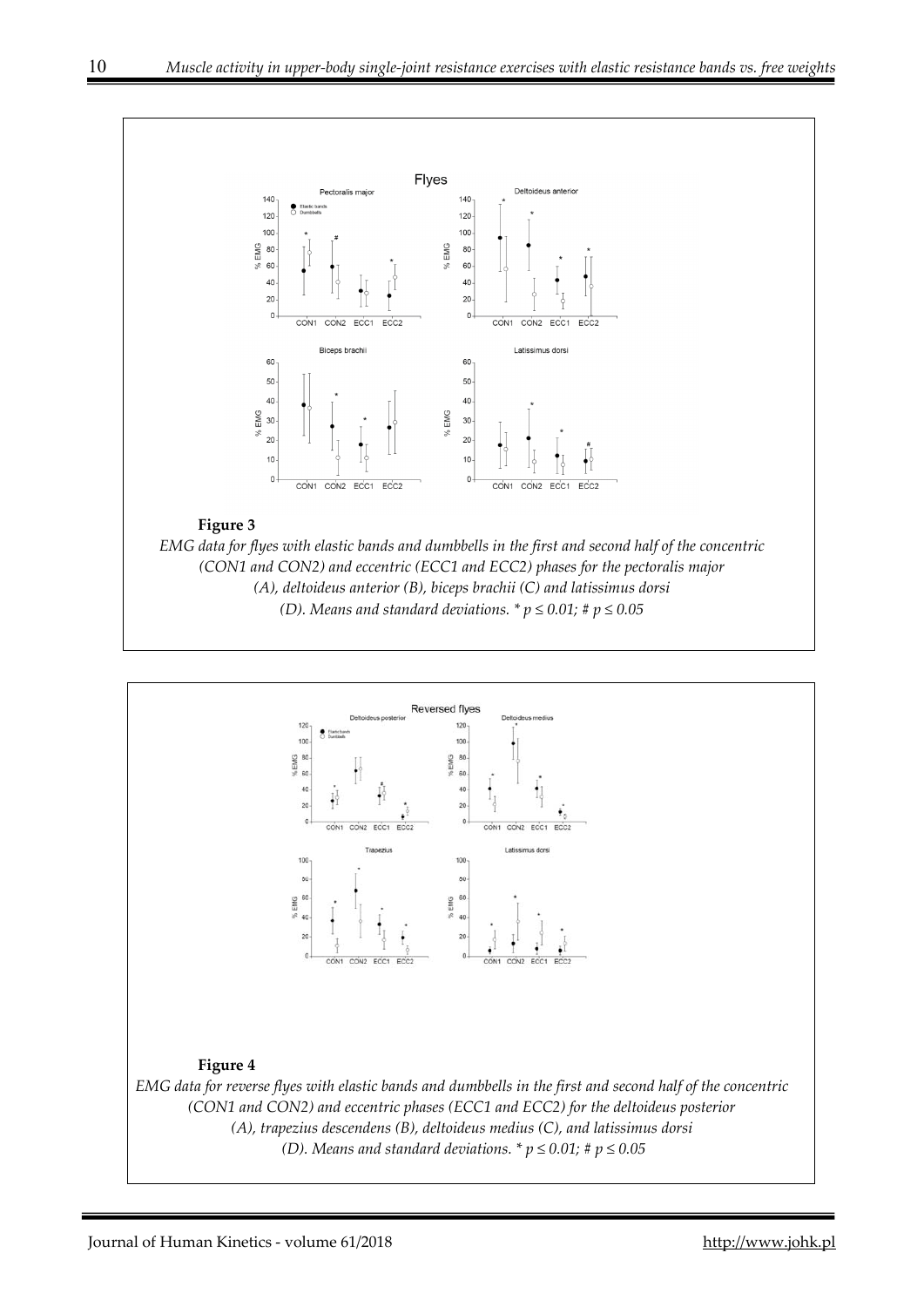| Perceived exertion rated on the Borg CR10 scale after performing the 10-RM tests with elastic |          |                                                   |            |
|-----------------------------------------------------------------------------------------------|----------|---------------------------------------------------|------------|
|                                                                                               |          | and free-weight resistance. Values are mean (SD). |            |
| Exercises                                                                                     | Elastic  | Free-weight                                       | $p$ -value |
| <b>Flyes</b>                                                                                  | 8.2(1.2) | 7.8(1.3)                                          | 0.073      |
| Reversed flyes                                                                                | 7.9(1.4) | 7.1(1.9)                                          | 0.040      |

## **Discussion**

The main objective of this study was to assess differences in muscle activity levels induced by elastic bands and dumbbells in flyes and reverse flyes. In flyes, elastic bands generally induced lower levels of muscle activation for the pectoralis major than dumbbells, but higher for the deltoideus anterior. In reverse flyes, elastic bands generally induced lower levels of muscle activation for the deltoideus posterior, but higher for the deltoideus medius and trapezius descendens.

Flyes are primarily used to target chest muscles. Overall, dumbbells were slightly more effective for this muscle group. However, the results showed that elastic bands activated the deltoideus anterior substantially more, and that flyes, performed with elastic bands in particular, could be effectively used to train the deltoideus anterior as well.

Partly in accordance with our expectation that higher EMG levels would be induced during exercises with elastic bands than dumbbells in the end ranges in flyes, muscle activity for the pectoralis major in flyes was lower with elastic bands in CON1 and ECC2, but higher in CON2, and similar in ECC1. This may be explained by the very high leverage provided by dumbbells in the beginning of the concentric phase. When the sticking point is passed, a pronounced decline in muscle activity is seen for dumbbells. In contrast, muscle activity induced during exercises with elastic bands increases from the beginning towards the end of the range of motion, mirroring the increasing external resistance caused by elongation of the band. In ECC1 there was no difference between the modalities, whereas when the dumbbells were lowered out to the sides in

ECC2, the dumbbells again induced a higher pectoralis major activation level.

Reverse flyes are primarily utilized for deltoideus posterior training. Overall, dumbbells were slightly more effective in activating this muscle, more or less in all phases of the contraction. However, the activation level of the deltoideus medius and trapezius descendens during exercises with elastic bands was substantially higher than with dumbbells, and reverse flyes with elastic bands appear to be a very effective exercise for these muscles. As expected, when the sticking point occurred at the end of the concentric range of motion for both elastic bands and dumbbells, we did not observe the differential development in reverse flyes for the deltoideus posterior that we observed in flyes for the pectoralis major, in which the sticking point was in the early concentric phase (Figure 3A and 4A).

A similar pattern was observed from both single-joint exercises in the sense that elastic bands were slightly less effective in activating the muscles usually perceived to be the prime movers (i.e. pectoralis major for flyes and deltoideus posterior for reverse flyes). However, elastic bands induced substantially higher activation levels in muscles perceived to be ancillary. It could be that performing these exercises with elastic bands instead of dumbbells made them more unstable. Increased stability requirement could possibly elicit higher neural drive to stabilize the shoulder joint, which had been suggested previously for dumbbells versus the barbell chest press (Saeterbakken et al., 2011). However, it is also possible that the different postures contributed to these effects, as participants were lying on a bench when the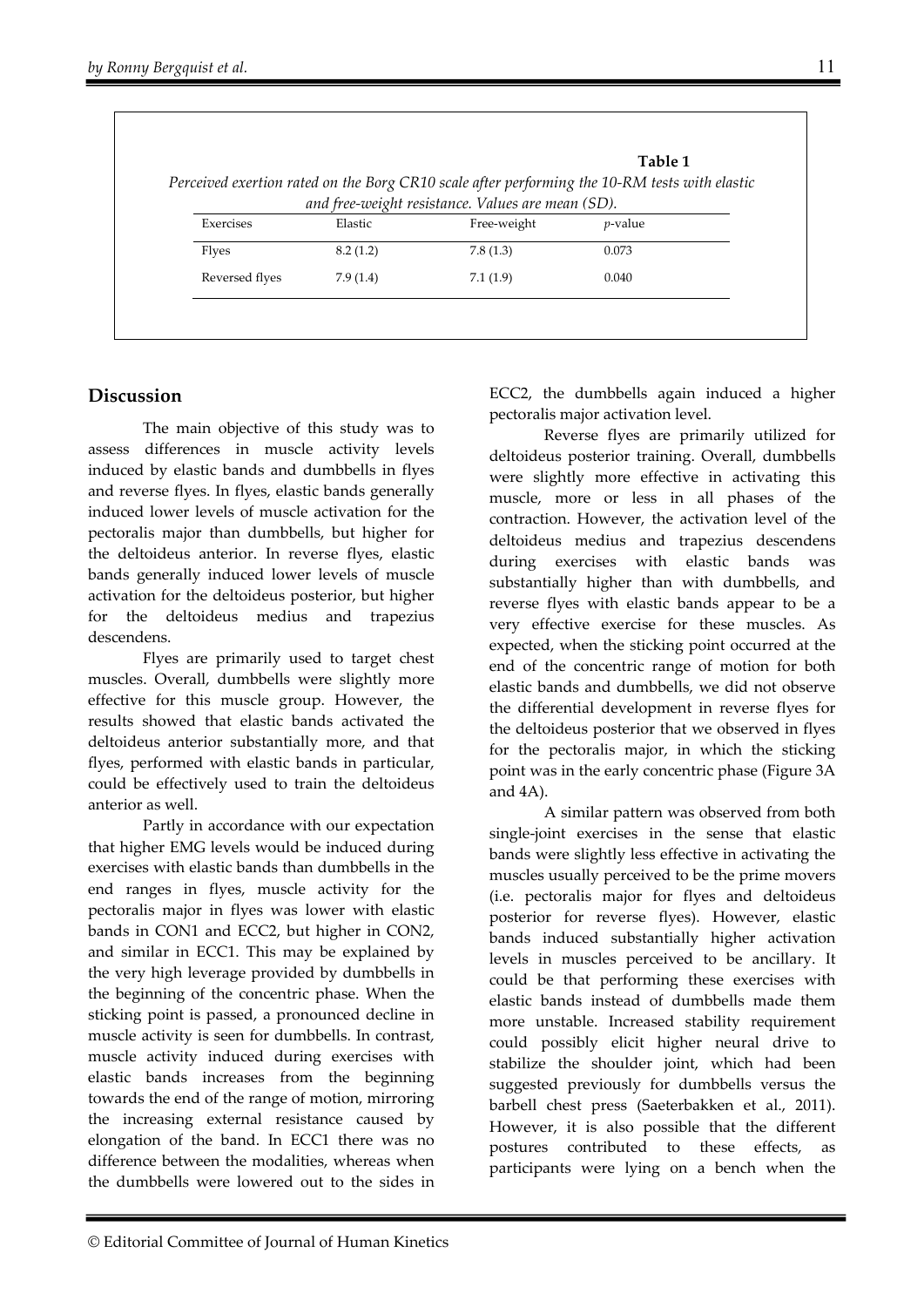exercises with dumbbells were performed, but standing during execution with elastic bands, which is another way of inducing higher instability and to increase muscle activation of the deltoideus anterior (Saeterbakken and Fimland, 2013)

The increased stability requirement possibly induced by a standing posture, involving more stabilizing muscles, could also explain why higher ratings of perceived effort on the Borg CR10 scale were reported for elastic bands compared to dumbbells. Partly in agreement with our finding, Jakobsen and coworkers found a higher rating of perceived effort when performing knee flexions with elastic bands versus a conventional training machine (Jakobsen et al., 2014).

 A limitation of this study is the use of EMG to measure dynamic contractions. The interpretation of the EMG signal during movement can be complicated by issues such as signal nonstationarity, the relative shift of the electrodes, and fluctuations in conductivity properties of the skin (Farina, 2006). Importantly, the EMG measurements were performed in the same session, thus there was no need to replace electrodes. Furthermore, we measured EMG on one side of the body only. In our study, we used an 8-channel EMG system, so measuring on one side only allowed us to measure more muscles at the same time. The decision to measure the dominant vs. non-dominant side was arbitrary. However, we do not expect that the activation patterns would be different on the non-dominant side.

Another limitation is the 10-RM protocol used for matching the loads between the modalities. It is challenging to find the true 10- RM, particularly with elastic bands. However, the test leader was experienced in resistance training, ensuring that 10-RM could be identified within 5 attempts and we are unaware of a better procedure to match relative resistance. Furthermore, to fine-tune resistance with elastic bands, it was necessary to change the distance between the participant and the anchor point individually. Hence, we are unable to report a standardized pre-stretch of the elastic bands for each exercise.

 In conclusion, elastic resistance bands induced slightly lower muscle activity in the muscles most people aim to activate during flyes and reverse flyes, i.e., pectoralis major and deltoideus posterior, respectively. However, elastic resistance bands increased the muscle activation level substantially in the deltoideus anterior in flyes, and deltoideus medius and trapezius descendens in reverse flyes, possibly due to elastic bands being a more unstable resistance modality.

## **Acknowledgements**

The authors thank the participants for their enthusiastic contribution to the study, and Xiangchun Tan and Alan K. Bourke for assisting in data processing. There are no known conflicts of interest that the authors are aware of. This study was in part supported by a grant from KLP (Kommunal landspensjonskasse), Norway.

## **References**

- Aboodarda SJ, Shariff MA, Muhamed AM, Ibrahim F, Yusof A. Electromyographic activity and applied load during high intensity elastic resistance and nautilus machine exercises. *J Hum Kinet*, 2011; 30: 5-12
- Andersen LL, Andersen CH, Mortensen OS, Poulsen OM, Bjornlund IB, Zebis MK. Muscle activation and perceived loading during rehabilitation exercises: comparison of dumbbells and elastic resistance. *Phys Ther*, 2010; 90: 538-549
- Brandt M, Jakobsen MD, Thorborg K, Sundstrup E, Jay K, Andersen LL. Perceived loading and muscle activity during hip strengthening exercises: comparison of elastic resistance and machine exercises. *Int J Sports Phys Ther*, 2013; 8: 811-819
- Calatayud J, Borreani S, Colado JC, Martin F, Tella V, Andersen LL. Bench press and push-up at comparable levels of muscle activity results in similar strength gains. *J Strength Cond Res*, 2014,